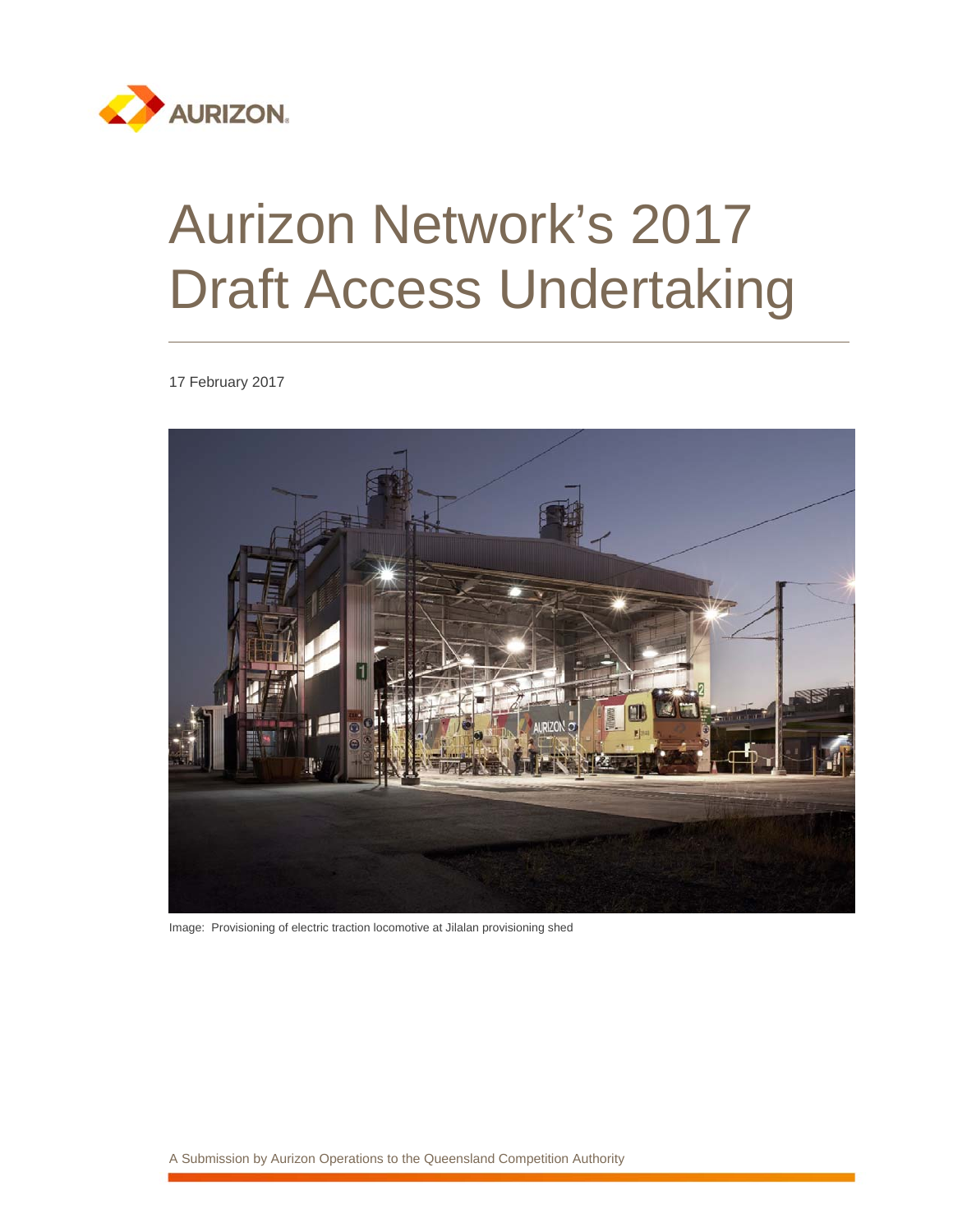### **Table of Contents**

| 1.0 |                                                                            |  |
|-----|----------------------------------------------------------------------------|--|
| 2.0 |                                                                            |  |
| 3.0 |                                                                            |  |
| 4.0 | The long term sustainability of electric traction is at risk of short term |  |
| 4.1 |                                                                            |  |
| 4.2 | Short term incentives to bypass are misaligned to long term interest of    |  |
| 4.3 | There is considerable uncertainty with the longer term cost relativities   |  |
| 5.0 |                                                                            |  |
| 6.0 |                                                                            |  |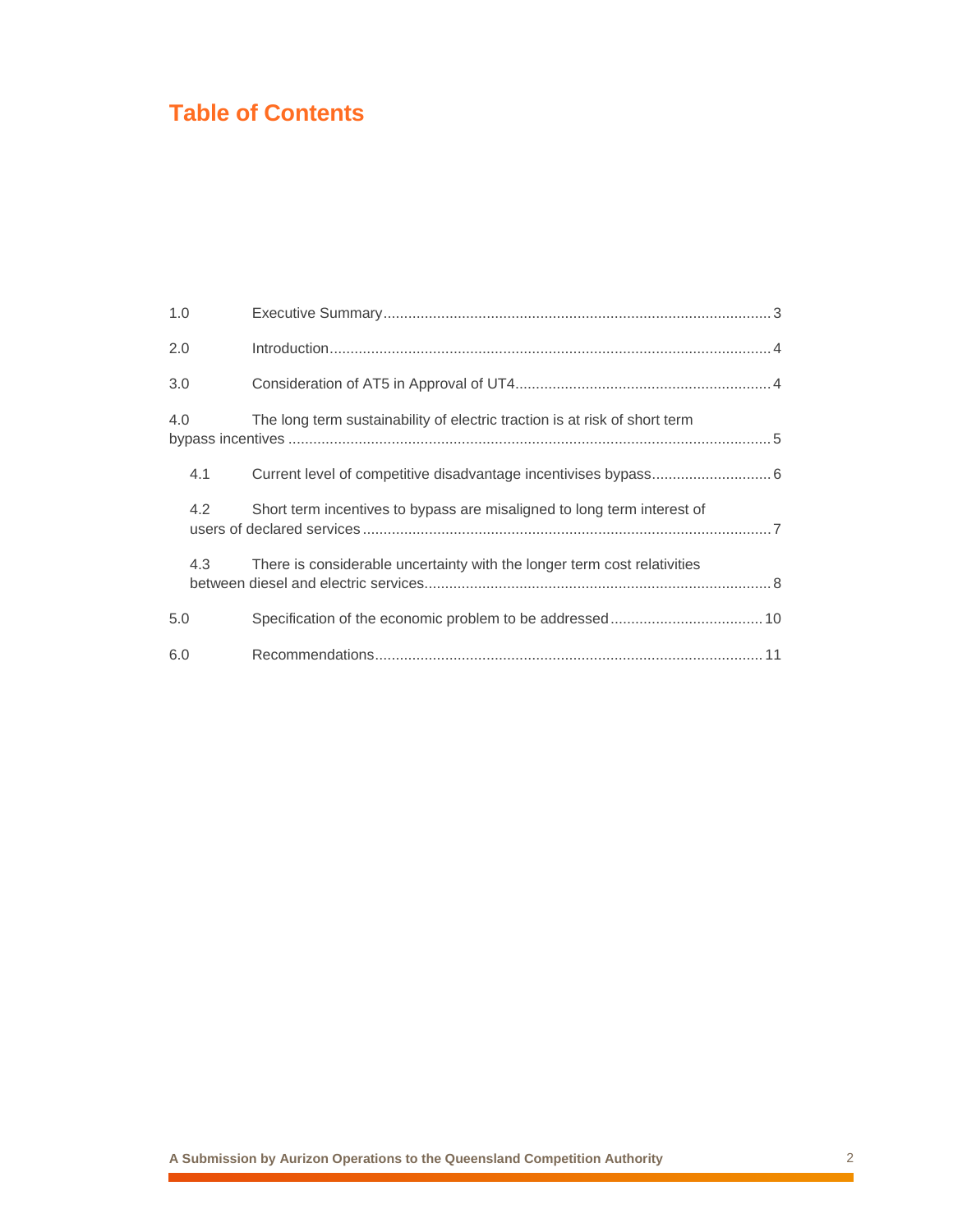## Aurizon Network's 2017 Draft Access Undertaking

#### **1.0 Executive Summary**

Aurizon Operations and other rail operators have made significant investment in narrow gauge electric locomotives for use in the central Queensland coal network. The current level of input cost relativity between electric and diesel locomotives, including diesel fuel costs, electricity supply costs and the access charges to the overhead power system places electric traction at a cost disadvantage to the diesel alternative in the Blackwater System.

These short term cost relativities provide increased incentives for investment in diesel locomotives and increase the bypass risk of the overhead power system. Under the current regulatory arrangements the costs of this bypass are transferred to remaining users of electric traction. A reduction in the utilisation rate in the Goonyella system may also strengthen the incentives for use of diesel services.

The bypass of the overhead power system in response to short term cost incentives raises the prices to existing users and prevents the system from achieving the cost efficiencies associated with the strong economies of scale inherent in the fixed infrastructure. The consequence of this cost shifting is that the marginal cost advantage obtained by the user of the rail transport services has potential greater negative long term impacts on system utilisation and efficiency. This can lead to a misalignment between the interests of an individual user of rail transport services and the total cost of ownership of rail transport services to users over the long term.

An effective regulatory framework should address this misalignment of incentives to support sustainable investment and utilisation of rail infrastructure. Those frameworks should also protect the interests of rail operators with rights to use the overhead power system from cost transfers arising from another rail operator's preference to utilise a diesel traction service.

Aurizon Operations does not believe the regulatory framework under the current approved access undertaking (UT4) and the continuation of those arrangements in (UT5) will address this misalignment and that the QCA has not properly established:

- whether promoting contestability for the declared service by permitting traction choice in electrified systems is in the long term interest of users of the declared service; and
- the potential economic consequences from allowing traction choice.

**To address these issues Aurizon Operations recommends that UT5 include:** 

- > **an obligation to complete an assessment on the form of regulation and pricing of the overhead power system and implement appropriate reforms no later than 31 December 2017;**
- > **appropriate positive and negative incentives for narrow gauge locomotives in the Goonyella and Blackwater systems to prevent further decline in the electric utilisation, including a requirement for diesel services which are introduced after the date of the initial undertaking notice:** 
	- **to make a contribution to the overhead power system commensurate to the associated costs being transferred to existing operators of electric services; or**
	- **to be subject to a reference train path multiplier which applies to the AT2, AT3 and AT4 tariff components.**

**A Submission by Aurizon Operations to the Queensland Competition Authority** 3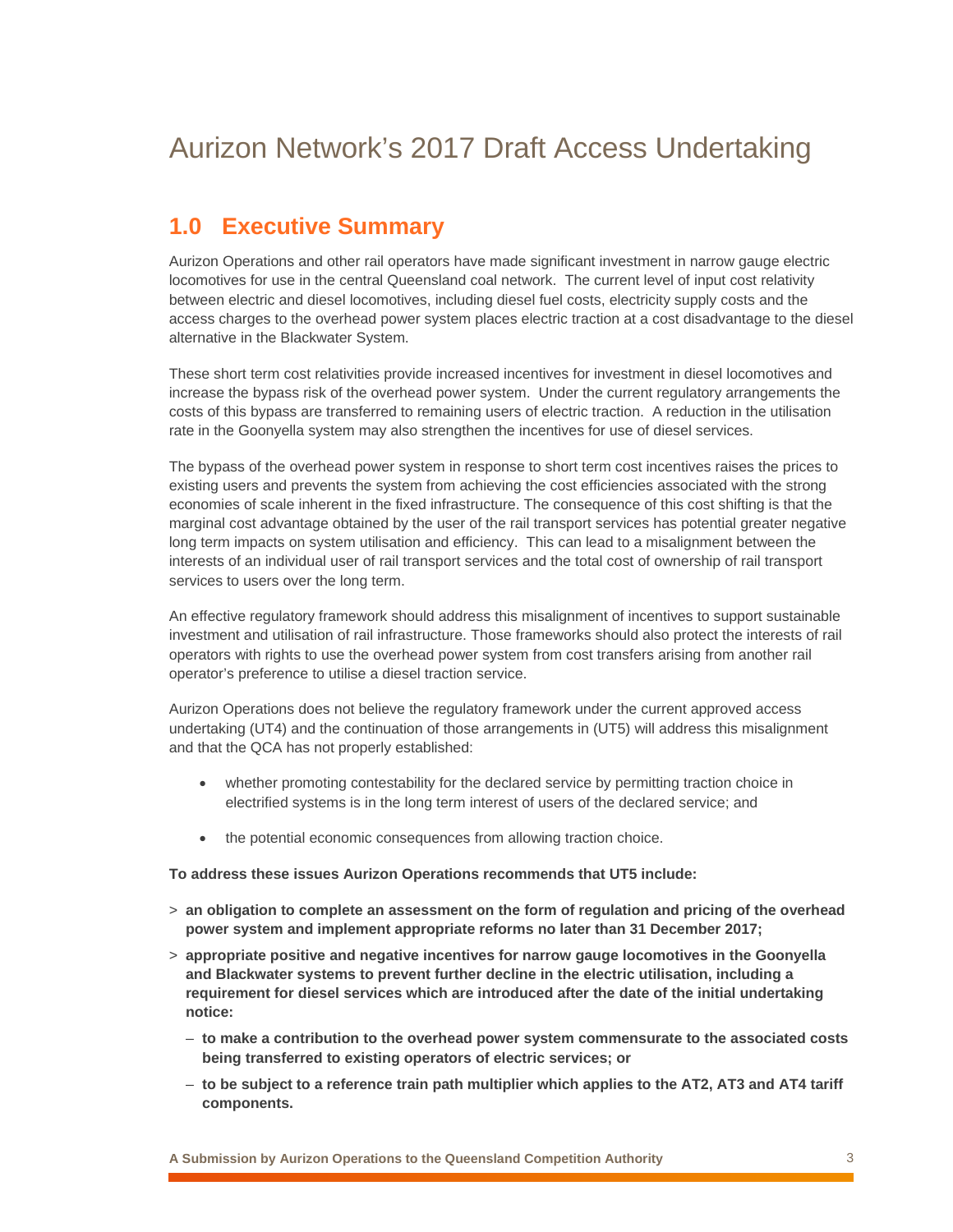#### **2.0 Introduction**

Aurizon Operations and other rail operators have made significant investment in electric locomotives. This investment has a relatively long physical life and was made on the basis that the input cost relativity of electric locomotives with a diesel substitute over the long term represented the most efficient traction choice.

These decisions were also made on the basis of access to the overhead power system being a declared service and that the requirements of the *Queensland Competition Authority Act 1997* (**QCA Act**) would support long term investment in the overhead power system and rail operators' complimentary investment in electric locomotives. It is also expected that the regulatory framework would provide appropriate economic signals to access seekers and users of rail transport service which support this long term investment.

Aurizon Operations does not hold reasonable confidence that the regulatory framework is aligned to this objective and that efforts to address these concerns through successive regulatory determinations will protect rail operators who have made significant complimentary investment in electric locomotives from the cost transfer associated with a rail operator's decision to bypass the overhead power system.

This submission identifies the misalignment of these short term incentives to bypass the overhead power system and the potential implications of these outcomes on the long term interests of users of rail transport services. Aurizon Operations is of the view that reforms to the regulatory framework to address regulation of the overhead power system under increasing competition for that service are necessary to ensure efficient utilisation of the declared service and future investment in locomotives and infrastructure occurs over the long term.

#### **3.0 Consideration of AT5 in Approval of UT4**

Aurizon Operations has made submissions to the QCA during the consultation period for UT4 expressing its concerns that the regulatory framework for establishing access charges for access to the overhead power system did not provide incentives for the efficient use and investment in electric traction. The QCA's Final Decision noted the basis of Aurizon Operations views in support of this position. These views include:

- > the use of a fully distributed cost pricing model is not appropriate for substitutable services;
- > the application of the object of Part 5 of the QCA Act (s. 69E) does not extend to promoting competition for the declared service;
- > the cost associated with the access price (AT5) for an individual access holder should not be dependent on the traction choice decisions of other users of the declared service;
- > the deferral of revenue associated with the application of an efficient price will only reduce the efficiency of future prices and represent an asymmetric risk to current users of electric services;
- > the pricing arrangements must not preclude the service provider from recovering its efficient investment; and
- > there is a need to obtain objective evidence of the performance differential between electric and diesel powered locomotives.

In approving UT4 the QCA Final Decision states:

*We consider that the AT5 tariff is largely consistent with the object of Part 5 of the QCA*  Act, the pricing principles in section 168A of the QCA Act and appropriately balances the *interests of Aurizon Network, access seekers and access holders.*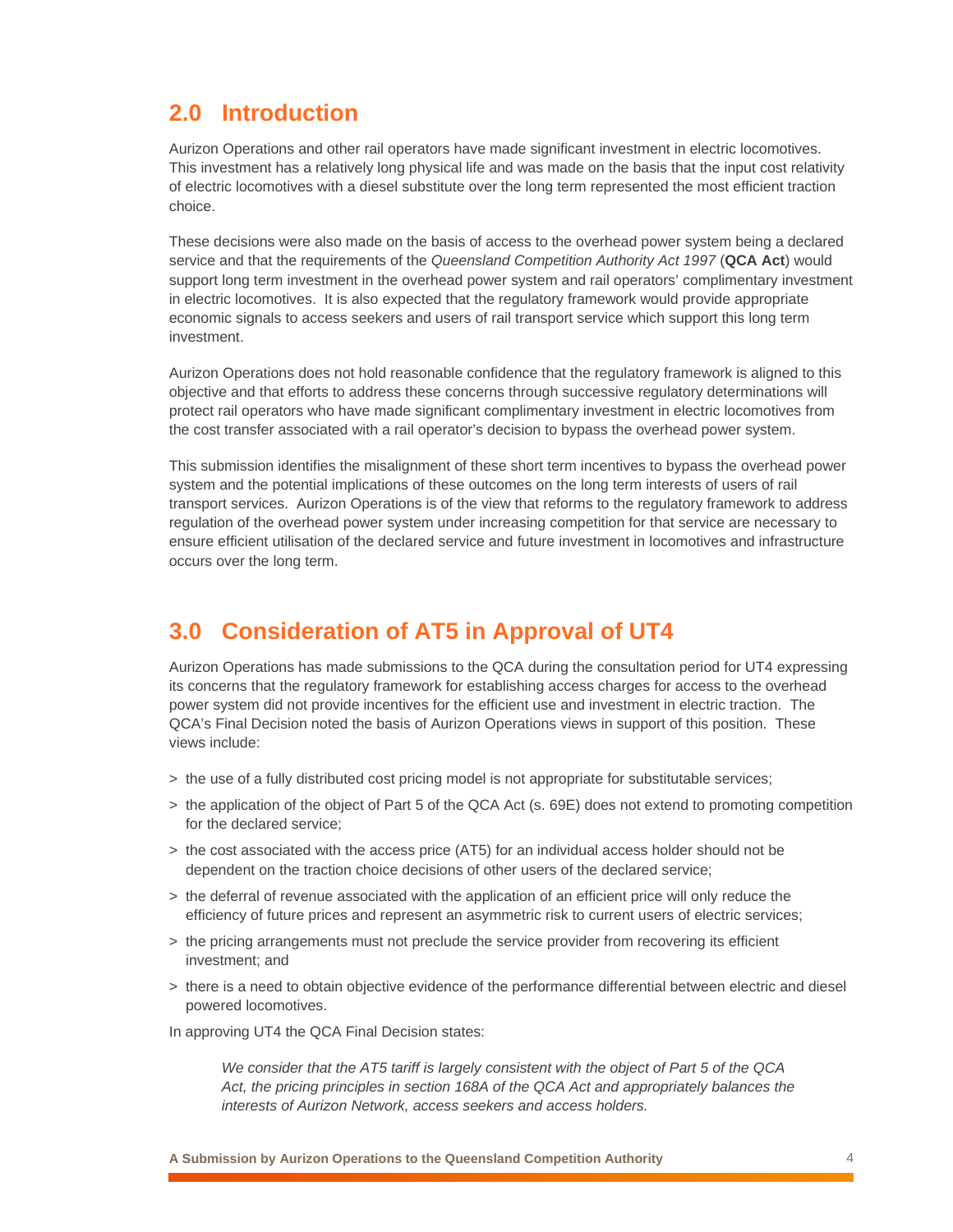*Notwithstanding this, we consider that it is appropriate to review the AT5 tariff arrangements as part of the longer-term review of pricing arrangements. In particular, we acknowledge that there may be an issue with the AT5 tariff being an average price, which tends to push up the price early in the life of an asset, when the efficient economic signal would be a lower price.* 

Aurizon Operations welcomes the QCA acknowledgement that the AT5 rates may not provide an efficient economic signal but does not support the conclusion that the relevant matters of the QCA Act are satisfied. The QCA appears to rely on an expectation that the current rate will be short term and that long term utilisation will lower average prices. However, it does so without any objective statement of whether:

- > the demand and cost relativity of electric to diesel will provide a long term price path consistent with those expectations;
- > the competition for the declared service and those short term price signals will incentivise investment in diesel which will hinder achieving lower average prices; and
- > the long term interests of users with investment in electric locomotives and rights to use the service are being sufficiently addressed by not providing incentives for use of the declared service and avoiding cost transfers associated with bypass.

#### **4.0 The long term sustainability of electric traction is at risk of short term bypass incentives**

The current regulatory framework and input prices to alternative traction services place electric traction at a competitive disadvantage to a diesel alternative in the Blackwater System and potentially the Goonyella System.

The AT5 tariff as currently applied represents the rate necessary for the access provider to achieve revenue adequacy for the efficient costs associated with the provision of access to the electric overhead system. AT5 is calculated using a fully distributed cost approach and the revenue cap approach ensures the System Allowable Revenue is recovered from the forecast volumes for that year with any underrecovery capitalised and recovered in future years. However, as Aurizon Operations has noted in previous submissions the AT5 rate is not representative of an efficient price associated with the costs of use of an individual service (materially exceeds the marginal cost of use).

While access to the overhead power system is part of the declared service, the use of traction type is not mandated by the regulatory framework. This is essentially an asymmetric regulatory obligation whereby the provision of the service can be mandated but its use is not as:

- > a rail operator may elect to enter, or operate, in the rail haulage market using either electric or diesel traction;
- > the costs of the electric overhead power system can be bypassed by electing to use diesel traction; and
- > a rail operator's choice will be influenced by a number of factors, including its expectations on the relativity of diesel oil prices to electricity over the useful life of locomotives.

The commercial drivers of traction choice are complex and influenced by a number of financial and nonfinancial considerations. For example, rail operators may be strongly influenced by, among other things, the regulatory risks associated with uncertainty as to how AT5 rates will trend over time. This uncertainty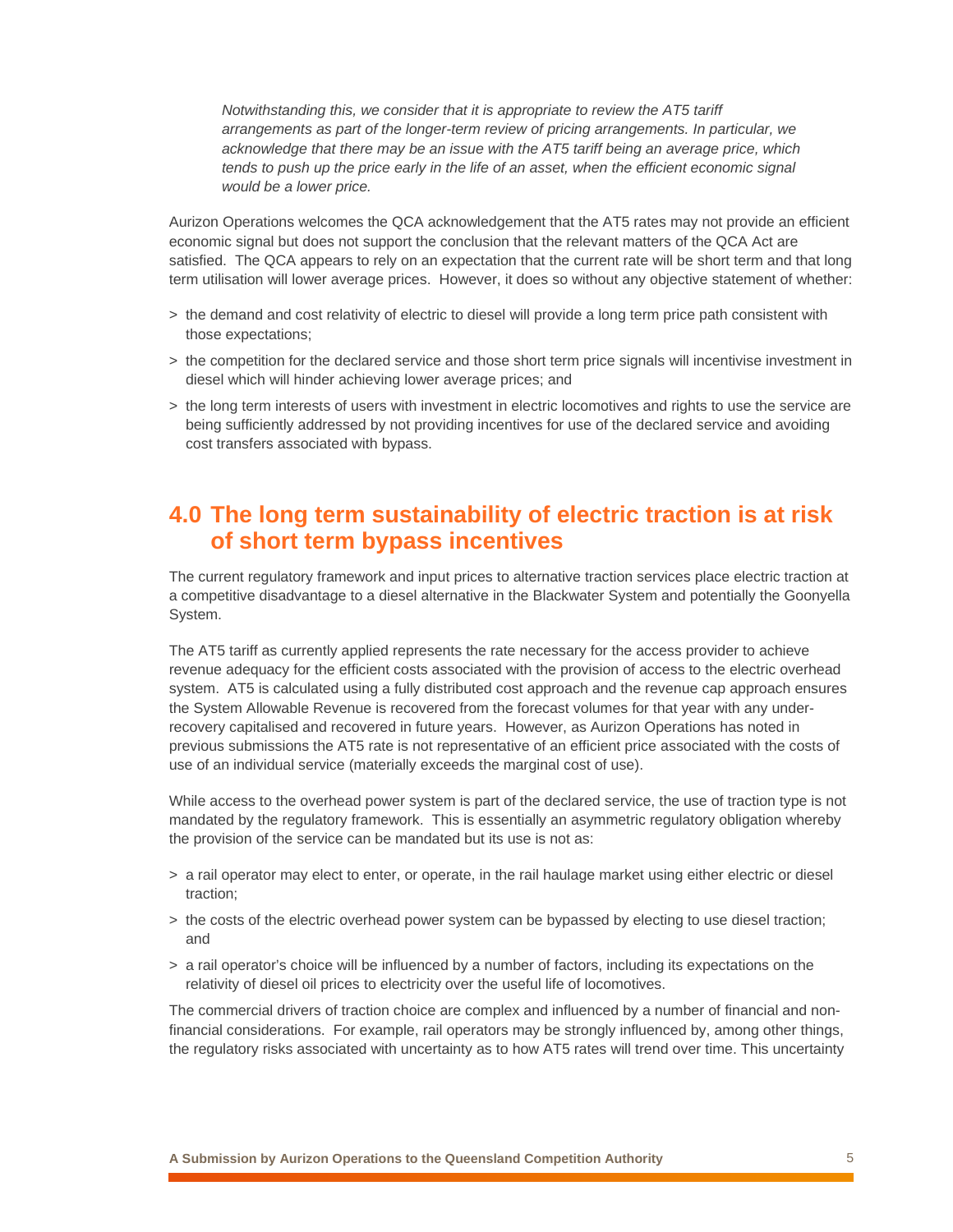is associated with variation in utilisation rates or issues around interoperability between electrified and non-electrified systems.1

Importantly, diesel and electric traction have materially different cost curves. For example, diesel services display relatively constant returns to scale with the main fixed cost being the establishment of re-fuelling and provisioning facilities. This can be contrasted with electric traction where the large fixed costs associated with investment in the overhead power system and connection to the National Electricity Market have strong economies of scale. Therefore, short term differentials in relative input costs and system utilisation rates may promote economic bypass of the overhead power system and prevent the efficiency benefits associated with realising the economies of scale of the existing power system investment.

#### 4.1 Current level of competitive disadvantage incentivises bypass

In a competitive market, price is set not by average cost but by equilibrium in the market. Where the combined below and above rail costs for a diesel service are lower than the electric alternative a rail operator would need to either:

- > invest in diesel locomotives and provide diesel services; or
- > invest in electric traction services at a price equivalent to the diesel alternative.

The graph in Figure 1 shows the indicative above and below rail cost relativities in the Blackwater and Goonyella Systems based on the proposed AT5 and EC rates.

**Figure 1. Illustrative Differential CQCN Total Freight Rates (FY17 Dollar Terms)2**

[C-I-C]

 $\overline{a}$ 

Source: Aurizon Operations analysis of above and below rail costs on representative service and rail transport distance

The assessment indicates that under current market conditions and system utilisation rates there is a clear competitive disadvantage of electric traction in the Blackwater System. There is a marginal advantage for electric traction in Goonyella currently, however the margin may not be sufficient to prevent the entry of diesel traction to the corridor as a result of rail operators seeking to mitigate non-financial risks.

<sup>1</sup> Rail operators seeking to operate services over interconnected electrified and non-electrified systems may have a preference to operate some diesel services in electrified systems to accommodate demand variations in non-electrified systems in order to reduce resourcing requirements for that system.

<sup>2</sup> Excludes costs which are invariant to traction choice such as crewing.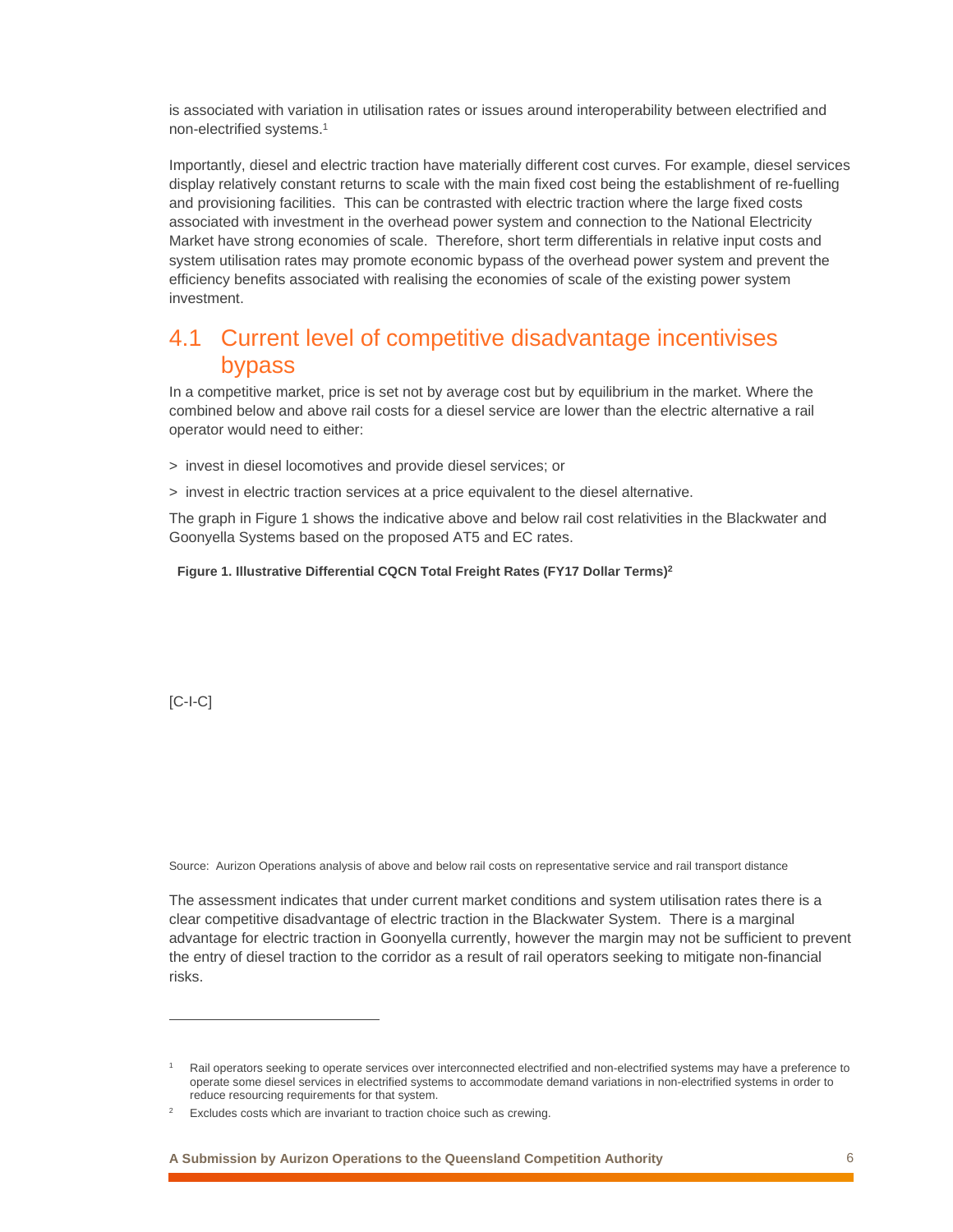#### 4.2 Short term incentives to bypass are misaligned to long term interest of users of declared services

The greater the cost differential, the larger the risk and cost of rail operators bypassing the overhead power system and the AT5 rate increasing for the remaining services. Aurizon Operations has made significant investment in electric locomotives to increase the utilisation rate of the overhead power system in Blackwater as shown in Figure 2.





Source: Aurizon Operations and Public Quarterly Performance Reports

As per Figure 3, the AT5 access charge is highly dependent on the level of asset utilisation and the proposed AT5 rates for the Blackwater system reflect a low rate of capacity utilisation of the overhead power system. That is, while Aurizon Operations operates at a high level of electric utilisation of the UT5 volume forecasts a substantially lower AT5 rate could be achieved through:

- increased proportion of services operating as electric at a system level; and/or
- the Blackwater System operating closer to its contracted capacity levels.

Assuming a Blackwater system capacity of 87 million tonnes per annum (port export capacity of 102 mtpa less an allocation of 15 mtpa to Moura) and that a change in gross tonne kilometres is linearly proportional to a given change in tonnage throughput, then the Blackwater proposed AT5 rate of \$3.31 per 000 egtk is representative of a system utilisation rate of around 63%.

In contrast the 100% electric utilisation to the ports of Dalrymple Bay Coal Terminal and Hay Point is commensurate to an overall system utilisation rate of approximately 86% and an AT5 rate of \$2.08 per 000 egtk.

Figure 3 also shows that a UT5 Blackwater AT5 access charge associated with all forecast services that are able to utilise the overhead power system would be 22% lower at \$2.58 per 000 egtk. Furthermore, a 10% reduction in forecast egtk for the Goonyella system would increase that AT5 rate to \$2.36 with consequential impacts on the competitiveness of electric traction in that system.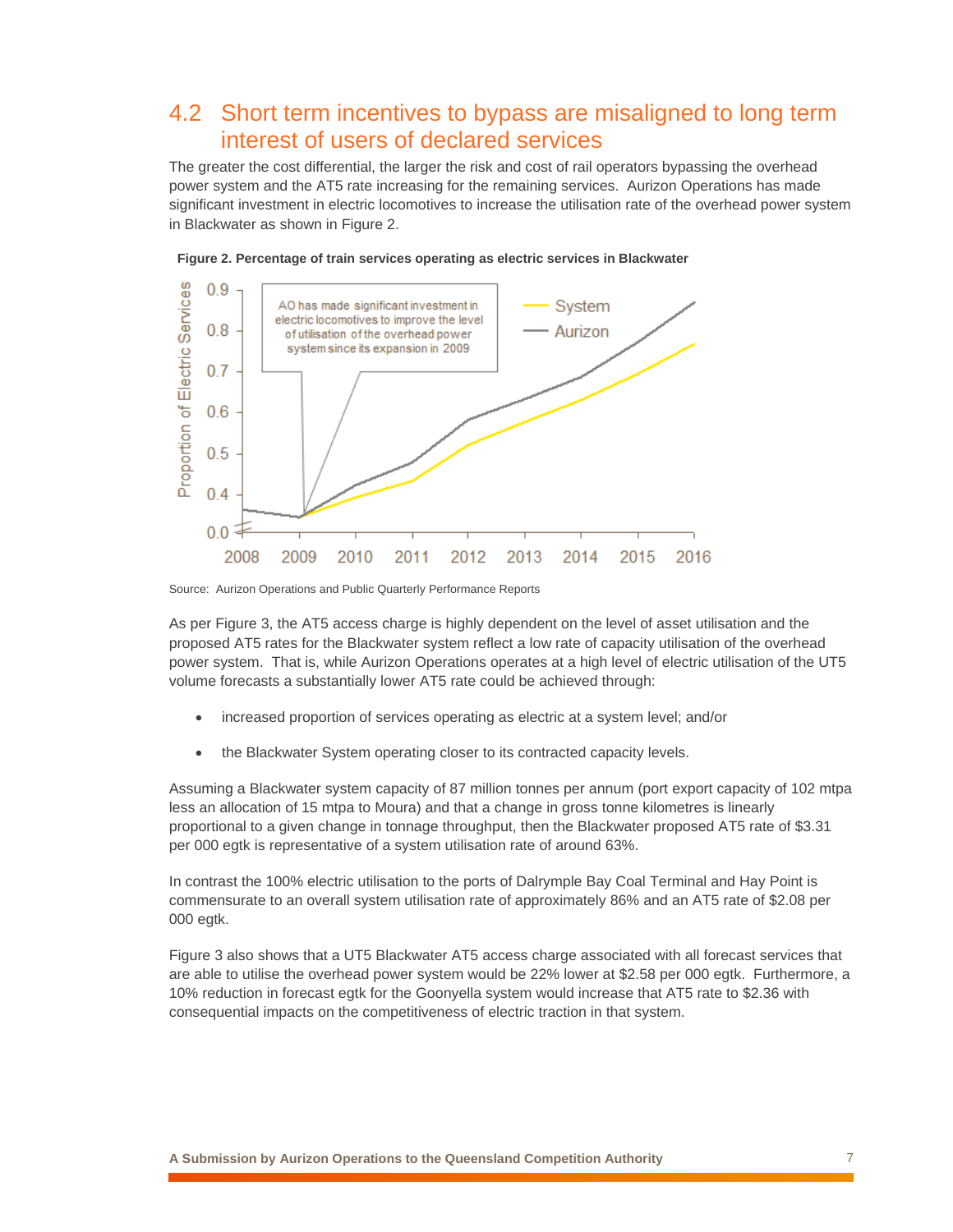



Source: Aurizon Operations analysis of proposed UT5 electric system allowable revenues and forecast volumes (net tonnes and gross tonne kilometres.

The economic consequences of the slope of the price curve and its relationship with utilisation should be readily apparent. Each additional investment in diesel locomotives prevents the system from moving further down this cost curve and effectively sterilises a proportion of the system throughput able to contribute to achieving scale efficiencies.

While Aurizon has made significant investment in electric locomotives the current competitive conditions for electric may not support further investment in electric locomotive where it is necessary in a competitive market to meet the competitive equilibrium. This is a commercially rational approach in response to short term movements in input prices between diesel and electric traction. Importantly, without further investment in electric locomotives it may also be commercially beneficial for Aurizon Operations to redeploy existing electric locomotives to Blackwater. In this regard, Figure 3 also shows the impact of a reduction of 5 billion egtk on the Goonyella AT5 rate.

The implications of the current pricing framework are that bypass of the overhead power system may benefit an individual end user through a lower rail freight cost at that time but it comes at the expense of raising the costs of all remaining users of electric traction and foregoing the exploitation of unexhausted economies of scale in the overhead power system. A failure of the regulatory framework to promote efficient utilisation of the declared service can lead to market failure associated with the negative externalities from individual choices on traction type.

#### 4.3 There is considerable uncertainty with the longer term cost relativities between diesel and electric services

At the commencement of third party access regulation under Part 5 of the QCA Act in 1998 access to the overhead power system in the Blackwater and Goonyella systems was considered to be necessary to promote competition in the downstream rail haulage market. This broadly reflects the natural monopoly characteristics of the overhead power system and the material competitive advantage held by electric traction over diesel locomotives at that time. The scope for competition in the provision of the declared service was considered unlikely.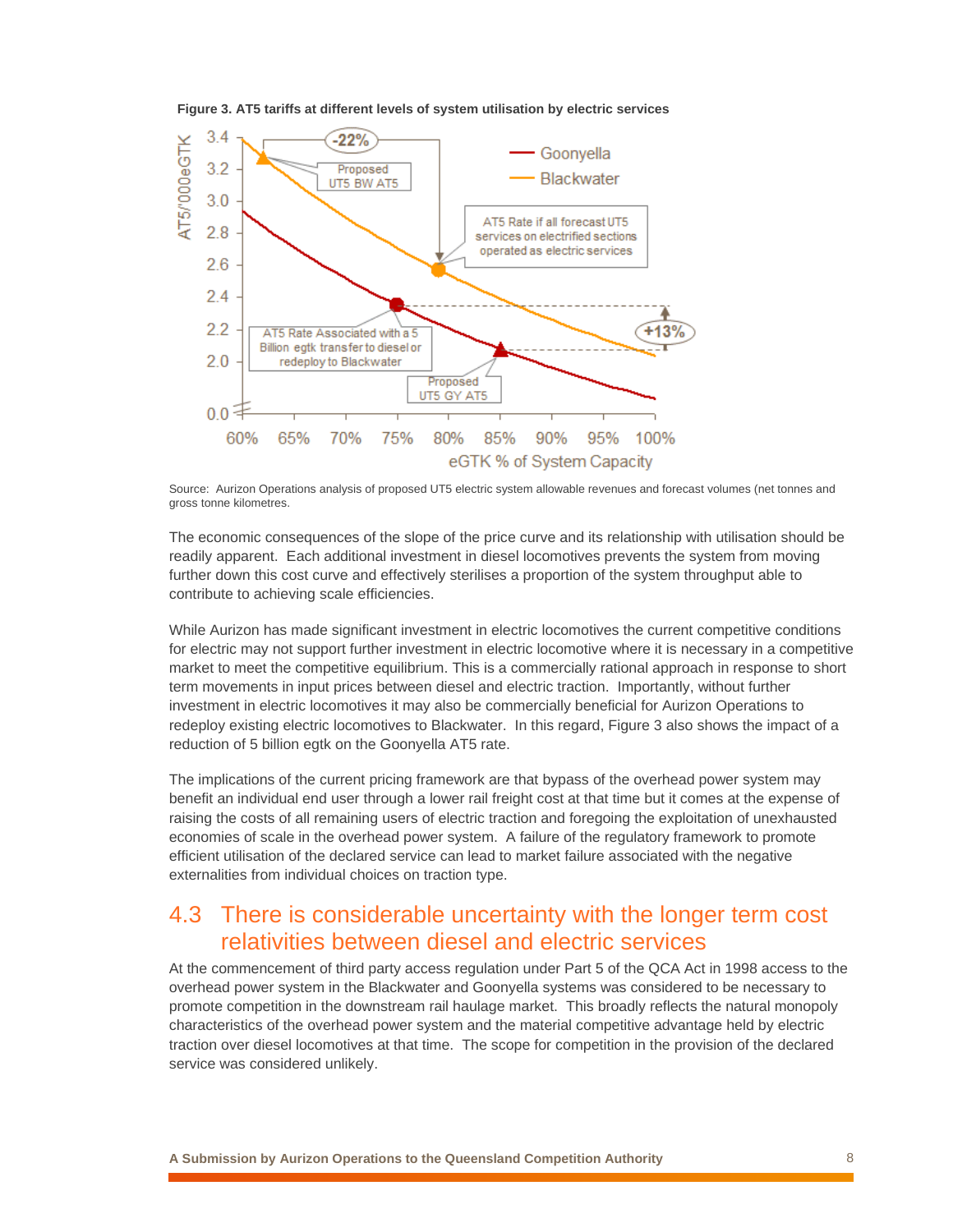Subsequent efficient expansions of the overhead power system have occurred in response to a sufficient coalition of user support for additional overhead capacity. This largely reflected the longer term demand and relative costs assumptions prevailing at the time of those investment decisions.

Demand and input costs vary over time, leading to changes in the relative competitiveness of electric traction compared to diesel. These variations may create short to medium term incentives to bypass the overhead power system, contrary to the long term interests of users of the declared service. This is apparent in a number of key drivers of electric traction competitiveness including:

1. **Demand Forecasts:** Demand forecasts remain relatively constant over the UT5 period and well below the contracted capacity levels. Similarly, prospects for further expansions of port capacity and export growth above existing system capacities are substantially below the levels projected in the 2009 Coal Rail Infrastructure Master Plan (CRIMP), which are reproduced in Figure 4.



#### **Figure 4. CQCN System Export Capacity (2009 CRIMP)**

Source. Aurizon Network 2009 Coal Rail Infrastructure Master Plan (p. 47 and p.68)

2. **Fuel Costs:** Fuel costs associated with changes in electricity generation mix, renewable energy schemes and suppressed diesel costs have had a material impact on the competitiveness of electric traction. The following graph shows the relative movements in benchmark wholesale electricity costs and the annual average terminal gate price for diesel.





Source: Queensland Competition Authority Benchmark Retail Cost Index (2007-2017), Australian Institute of Petroleum Terminal Gate Prices (Brisbane).

The graph shows that the terminal gate price for diesel has moved favourably relative to the changes in wholesale electricity prices with FY17 representing the largest cost differential over the period since 2007. A key contributor to this differential is the impact of the Renewable Energy Target scheme. There is also significant policy uncertainty as to the future generation mix in Queensland and the impact policy changes will have on future wholesale electricity prices.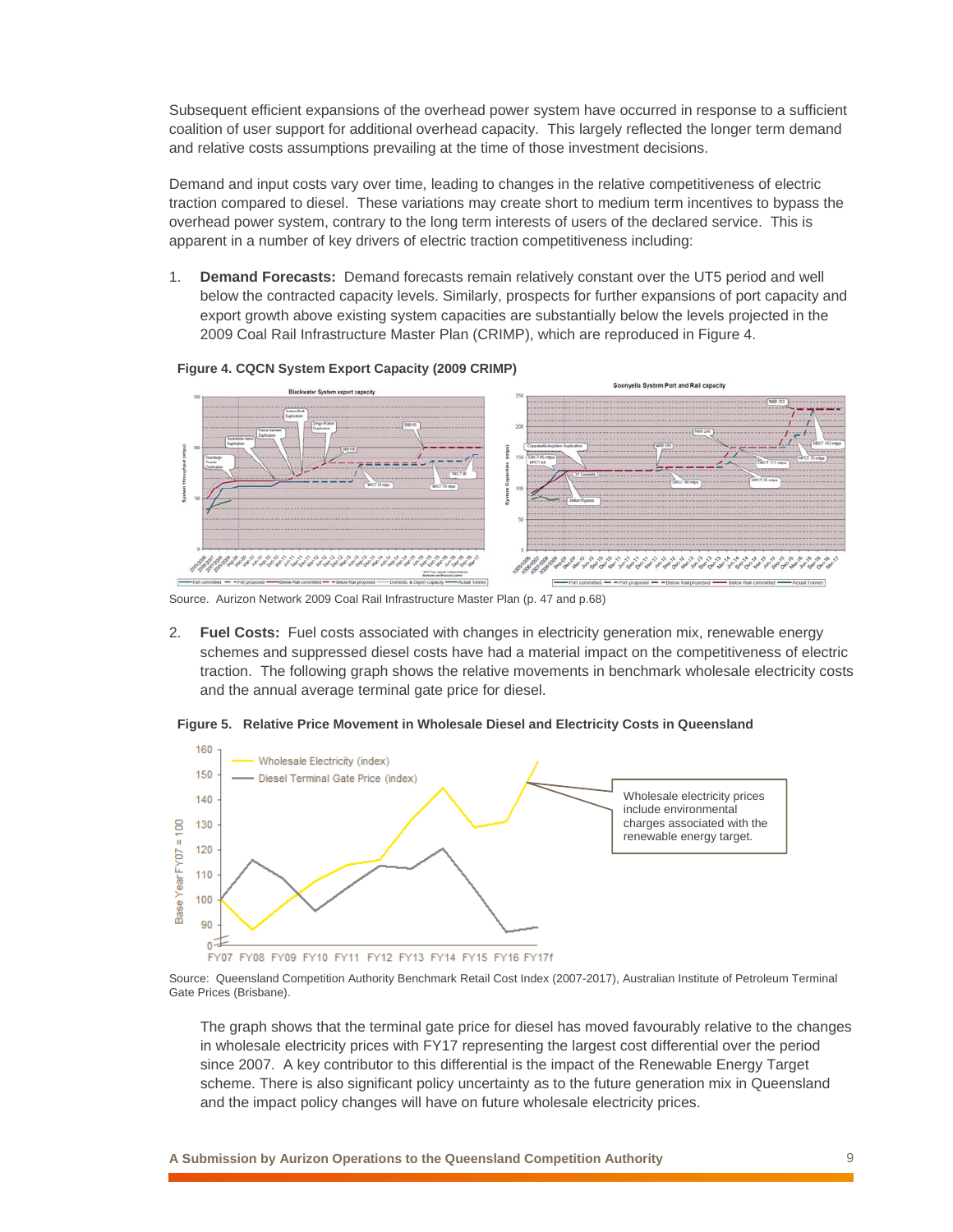**3. Transmission Costs:** Transmission connection and use of system costs remain a significant component of the AT5 cost base. These costs are substantially fixed and the impacts of future asset renewal requirements for pre-2009 connection assets and the impacts on these costs from their potential removal as prescribed exit services further contributes to the uncertainty of prospective future AT5 rates beyond the UT5 period.

As locomotives have a physical asset life and rail transport agreements extend well beyond the term of an access undertaking rail operators must assess how these factors will vary over time to influence the relative competitiveness of electric traction. Similarly, the overhead power system has physical asset lives extending beyond the duration of rail transport agreements and investment is made on the long term return on those investments.

The temporal misalignment between the regulatory term, rail contract term and economic life of rail infrastructure can result in the regulatory framework not promoting the efficient utilisation of the declared service beyond a single regulatory period. Taking into consideration the sunk investment by rail operators in electric traction then facilitating the short term incentives to bypass the overhead power system may not be in the legitimate business interests of persons who have, and will seek to acquire rights to use the service.3

This circumstance could lead to regulatory failure where the potential economic outcomes of bypass are worse than efficiency losses that regulation is intended to address. This is particularly the case where the marginal efficiency gains from the introduction of diesel locomotives in Goonyella and increased levels of use in Blackwater are substantially outweighed by the unavoidable costs of transitioning to a lower level of electric system utilisation. The transfer of costs and loss of efficiency to rail operators with electric locomotives associated with bypass of the overhead power system cannot be considered a pareto optimal condition for efficiency.4

#### **5.0 Specification of the economic problem to be addressed**

Changes in relative inputs costs to traction types and electric capacity utilisation rates have increased the contestability of the provision of access to the overhead power system. Allowing a choice of traction type has promoted competition for the declared service which is inconsistent with the premise of regulating natural monopoly infrastructure.

While the QCA is aware of this increased level of contestability through prior regulatory decisions and submissions, it has not sought to make amendments to reform the regulatory framework in order to address the implications of regulation under competition or determine the long term economic costs associated with that competition.

A primary test of whether the regulatory framework is consistent with the object of economically efficient operation of, use of and investment in, rail infrastructure with the effect of promoting effective competition in upstream and downstream markets must necessarily address whether competition for the declared service is desirable and whether it is in long term interests of users of rail transport services. In this regard, the QCA needs to determine:

A. if it is necessary to promote increased utilisation of the overhead power system and what changes are necessary to the regulatory framework to promote that objective; or

 $\overline{a}$ 

<sup>3</sup> *Queensland Competition Authority Act (1997)*, section 120(1)(c)

<sup>4</sup> The change in the allocation of costs arising from the use of a diesel locomotive can only be pareto optimal if the benefit of operating that service does not make other services worse off.

**A Submission by Aurizon Operations to the Queensland Competition Authority** 10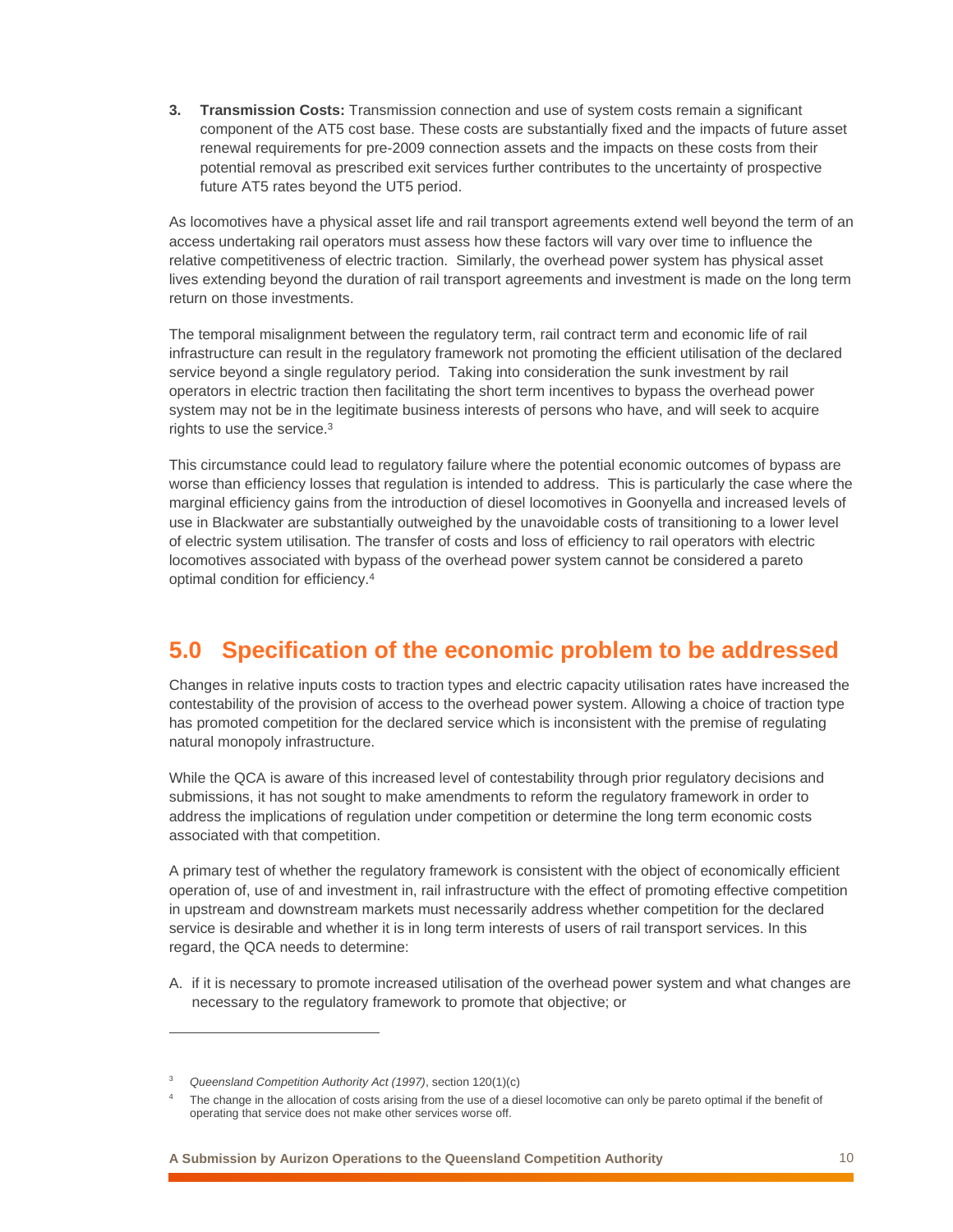- B. whether the adjustment costs to transition to an alternative level of overhead power system capacity and utilisation exceed the marginal efficiency gains from increased use of diesel and how those costs should be distributed; or
- C. where those marginal efficiency gains exceed the adjustment costs to a lower level of utilisation of the overhead power system, what is the efficient transition to that state to minimise the total cost of ownership.

This assessment should consider the long term demand and input costs for both traction types as well as the externalities associated with diesel services. These externalities include, among other considerations, the positive externalities to users of non-electrified systems where interoperability allows for maintenance of a lower level of above rail resources, or the negative environmental externalities associated with greenhouse gases and other emissions. This should also have regard to the broader public interest regarding and the contribution renewable energy investment and use of electric traction can make to the policy objectives of lower carbon emissions output from the transport sector.

Where it is established that the competition and efficiency objectives of the regime are best met through transition to an alternate level of electric capacity and utilisation, it will be necessary for the beneficiaries of competition for the declared service to meet the costs of structural adjustment to the required capacity and utilisation levels. This is broadly consistent with the view that where costs are to be recovered in a more competitive market then the costs must be collected through the monopoly segment.

Alternatively, where it is preferable that the utilisation of the overhead power system is increased but is unable to do so due to rail operators sunk investment in diesel services then any costs associated with the loss of scale efficiency should be transferred to those parties.

A coherent regulatory framework should be informed by this assessment so that commercial arrangements and locomotive investment over UT5 do not inadvertently promote a structural decline in demand for electric services. The impacts of this investment on AT5 tariffs could prevent the industry from attaining the long run welfare maximising utilisation rates if:

- > further investment in diesel locomotives materially increases the structural adjustment costs required to be borne by users of rail transport services in reducing electric capacity in the future;
- > the structural adjustment costs of transitioning to an alternate level of electric capacity may be inefficiently inflated through the absence of a coordinated transition and cost optimisation; or
- > the structural adjustment costs materially exceed the incremental efficiency benefits from increased diesel use.

While the current reference train path multiplier (often referred to as a 'diesel' multiplier) is currently applied to the AT2 train path charge this may not provide an appropriate disincentive for diesel services due to the low proportion of AT2 in the overall access charge.5

These are necessarily matters the QCA should have regard in determining whether to approve an access undertaking. When regulation is well designed and appropriately applied it can deliver optimal supply chains for users and incentives for investment to improve supply chain efficiency.

#### **6.0 Recommendations**

 $\overline{a}$ 

Aurizon Operations is of the view that the assessment referred to above must be undertaken and appropriate reforms implemented within the 2017 calendar year. This assessment must also involve an

<sup>&</sup>lt;sup>5</sup> The AT2 rate is also materially less than the incremental costs of the Wiggins Island Rail Project.